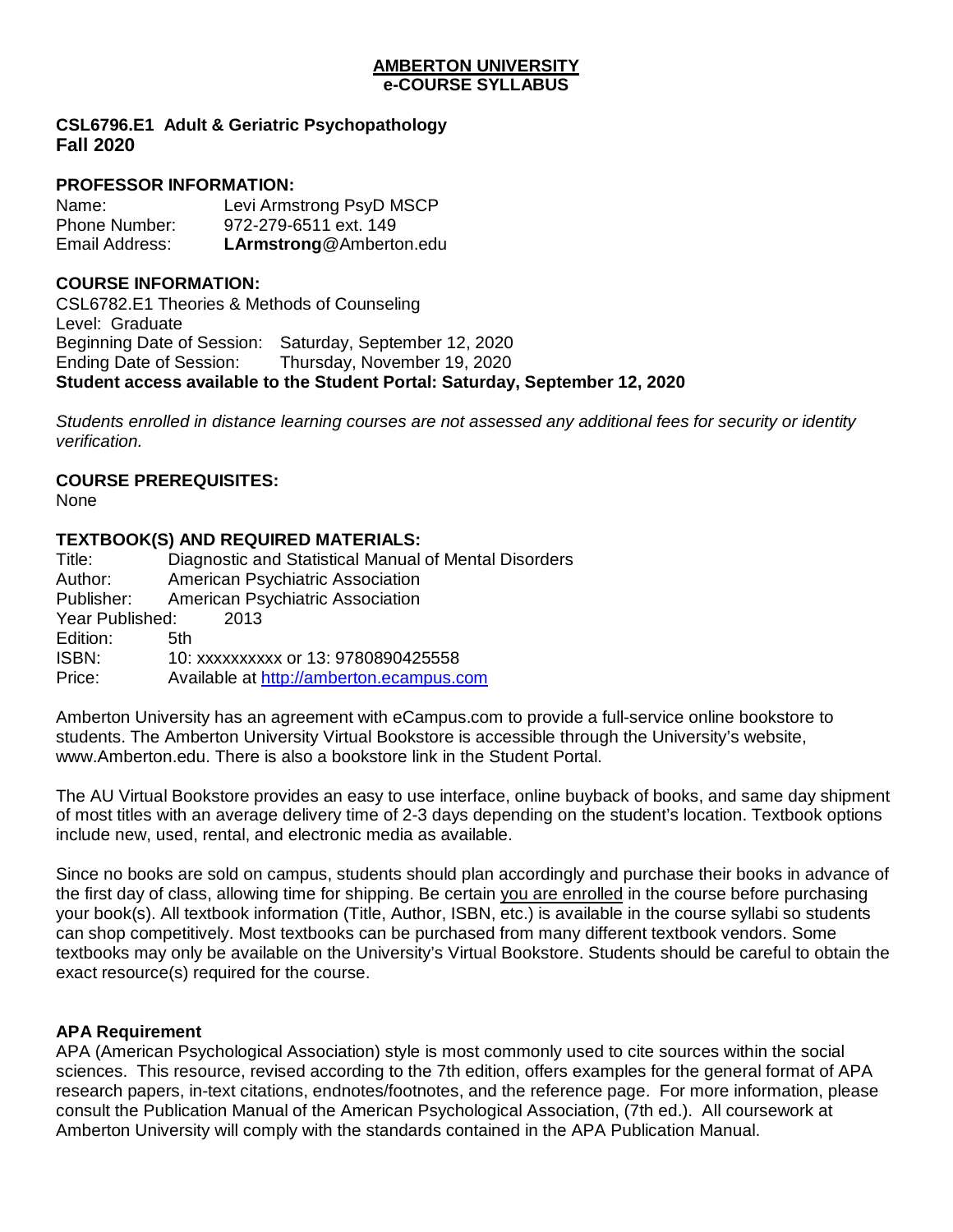### **COURSE COMPETENCIES:**

The following represents the course competencies for this class. Competencies are equivalent for all lecture and distance learning courses. Following each competency is the assignment used to gain mastery of this area of study.

This course presents the etiology, diagnosis, and treatment of adult and geriatric psychopathological disorders as defined by the Diagnostic and Statistical Manual of Mental Disorders 5<sup>th</sup> Edition (DSM-5). Students will develop skills in the unique application of diagnostic interviewing techniques, differential diagnosis, case conceptualization via personality theory, and empirically-based treatment planning with regard to adult and geriatric psychopathology. Benefits and limitations of the diagnostic and treatment process are also reviewed. In addition, this course will examine the methods and techniques utilized by counselors to assist adult and geriatric clients in the change process with specific reference to problem diagnosis, medical and psychiatric comorbidity, basic psychopharmacological principles and intervention, construction of an empirically-based treatment plan, termination, and ethical and cultural issues in the diagnostic and treatment process.

The course in adult and geriatric psychopathology will be beneficial to students enrolled in the professional counseling degree program since this course will satisfy the Texas State Board of Professional Counselors board rule §681.83 (c) (3). It is both ethically and clinically essential that students at Amberton University, who are pursuing a master's degree in professional counseling, and who wish to obtain licensure as an LPC in the state of Texas, possess knowledge and skills in the assessment, diagnosis, and treatment of adult and geriatric clients suffering from mental illnesses. This course is designed to prepare students to ethically and effectively practice as professional counselors in a professional treatment role for adults who are suffering from mental disorders.

## **UPON COMPLETION OF THE COURSE, THE STUDENT WILL BE COMPETENT IN:**

- 1. Proficiency in utilizing the DSM-5 to apply accurate diagnostic labels to mental disorders.
- 2. Effectively applying differential diagnoses with respect to co-morbidity and medical etiologies across a wide-range of mental disorders.
- 3. Understanding the nature and etiology of adult psychopathology in order to articulate case conceptualization and make empirically based treatment plans.
- 4. Understanding the role of systematic scientific, clinical experience, and consultative input in making treatment decisions.
- 5. Utilizing basic psychotherapeutic assessment tools to assess outcomes in the treatment of adult and geriatric clients.
- 6. Understanding ethical and cultural issues involved in the treatment process.
- 7. Understanding the importance of self-examination and critiquing self as an effective change agent in counseling relationships.
- 8. Comprehending and examining the role of age upon the manifestation and treatment of mental disorders in adult and geriatric clients
- 9. Understanding basic psychopharmacological intervention with regard to the treatment of mental disorders in adult and geriatric clients
- 10. Comprehending and addressing the effects of end-of-life issues involved with the manifestation of mental disorders in elderly populations.

## **COURSE POLICIES:**

(Student weekly participation/attendance will be required and will be tracked via the completion of weekly discussion questions (DSQs) which are worth 2 points per week or 20 points for the entire semester. Exams are offered with unlimited completion time with up to three attempts and each exam will remain open for the duration of 1 week (7 days). Late assignments will be graded at a reduction of 10% off each day the assignment is late and up to a maximum of 5 days late (or up to 50% off).

## *Student's Responsibilities*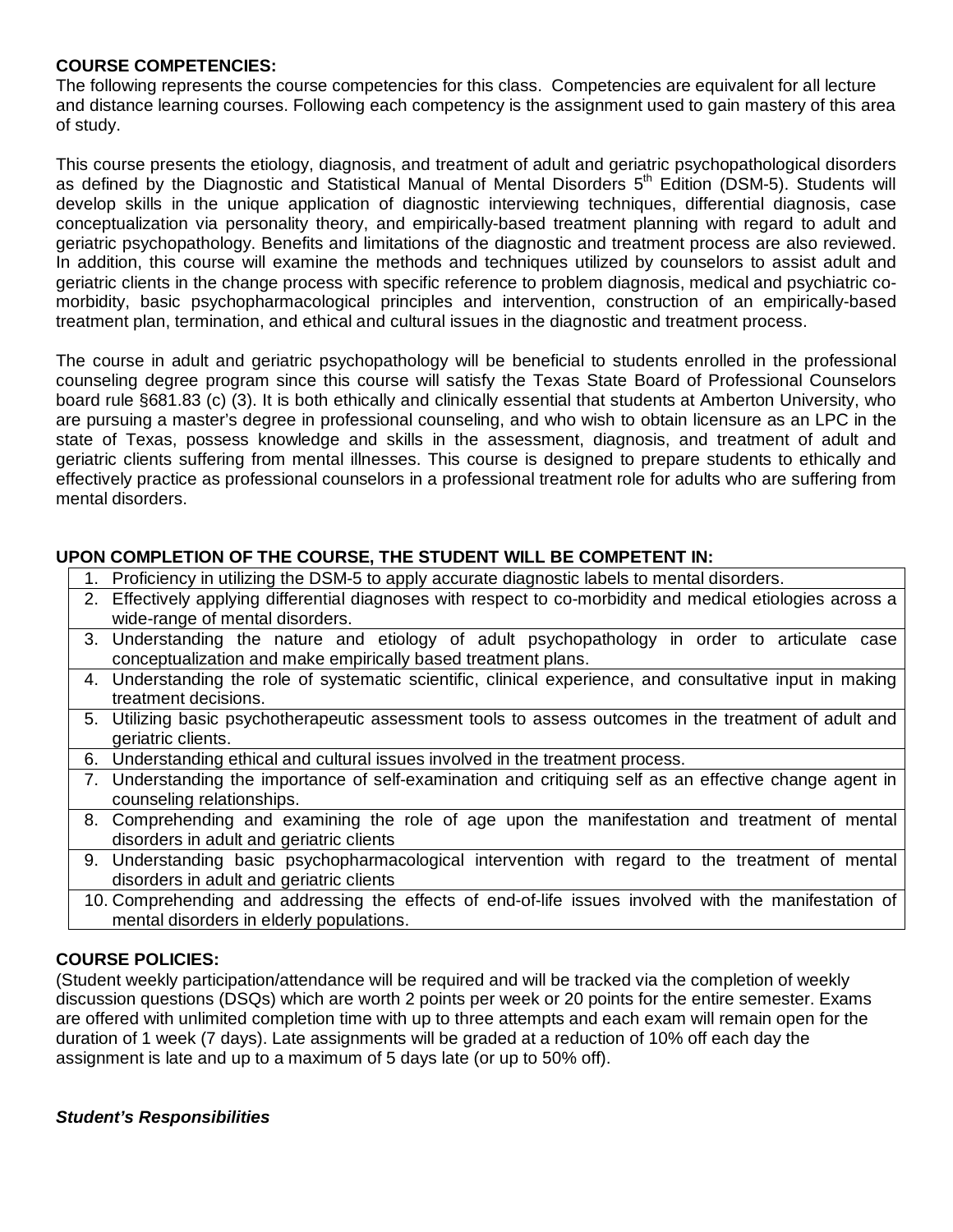This syllabus contains information, policies and procedures for a specific course. By enrolling, the student agrees to read, understand and abide by the policies, rules, regulations, and ethical standards of Amberton University as contained in the current university catalog and schedule of classes.

## *Attendance Policy:*

Regular and punctual class attendance and engagement is expected at Amberton University. In case of an absence, it is the student's responsibility to contact the professor as soon as possible. If a student intends on withdrawing from a course, it is the student's responsibility to follow the university's policy on formally withdrawing from a course. Ceasing to attend classes **does not** constitute an official withdrawal.

Attendance in a lecture course is defined as punctual arrival to, and engagement in, a full lecture session. Attendance in a distance learning course is defined as active participation in the weekly online class sessions. "Active participation" can be defined as: submitting an academic assignment, taking an exam, engaging in an interactive tutorial, participating in an online discussion forum (or chat session), or initiating (or responding to) a communication with a faculty member about an academic assignment or the subject matter of the course. A student not meeting these requirements may be dropped at the discretion of Amberton University.

## *Plagiarism Policy*

Plagiarism is using another person's work as your own. Plagiarism is a violation of the University's code of student ethical conduct and is one that is taken seriously. Amberton University operated on an honor system, and honesty and integrity are essential characteristics of all who are associated with the institution. All Amberton University students are expected to abide by the honor system and maintain academic integrity in all of their work. Amberton University and its instructors monitor student work for plagiarism and reserve the right to submit such work to technology-based anti-plagiarism services and applications at any time.

## **COURSE OUTLINE AND CALENDAR:**

Recorded audio/video lectures with PowerPoint presentations will be provided each week, and students will be required to complete their weekly readings (as outlined below) by the end of the week as outlined in the calendar below.)

| Week           | Topic                                                                       | Assignment                                                                                                                                           | Competencies<br>Covered | Due Date                                                                                                    |
|----------------|-----------------------------------------------------------------------------|------------------------------------------------------------------------------------------------------------------------------------------------------|-------------------------|-------------------------------------------------------------------------------------------------------------|
| 1              | Introduction &<br>Overview                                                  | Week 1 DSQ due<br>09/18/2020                                                                                                                         | 1, 3, 6, 8, 10          | DSQ1 due no later<br>than 09/18/2020 by<br>12:00PM NOON<br>CST. All other<br>DSQs are due by<br>11/19/2020. |
| $\overline{2}$ | Neurodevelopmental<br>Disorders in<br>Adulthood                             | Required Reading:<br><b>DSM-5 Introduction</b><br>Chapters &<br>Neurodevelopmental<br><b>Disorder Chapters</b><br>Completion of week<br>1 and 2 DSQs | $1 - 10$                | <b>Required Readings</b><br>for weeks 1 and 2<br>should be<br>completed by<br>09/18/2020                    |
| 3              | Schizophrenia<br>Spectrum & Other<br><b>Psychotic Disorders</b>             | <b>DSM-5:</b><br>Schizophrenia<br><b>Completion of Week</b><br>3 DSQs                                                                                | $1 - 10$                | <b>Required Readings</b><br>should be<br>completed by<br>09/25/2020                                         |
| 4              | <b>Bipolar and Related</b><br>Disorders &<br>Depressive<br><b>Disorders</b> | DSM-5 - Bipolar<br>Disorders &<br>Depressive<br><b>Disorders</b><br><b>Completion of Week</b>                                                        | $1 - 10$                | <b>Required Readings</b><br>should be<br>completed by<br>10/02/2020                                         |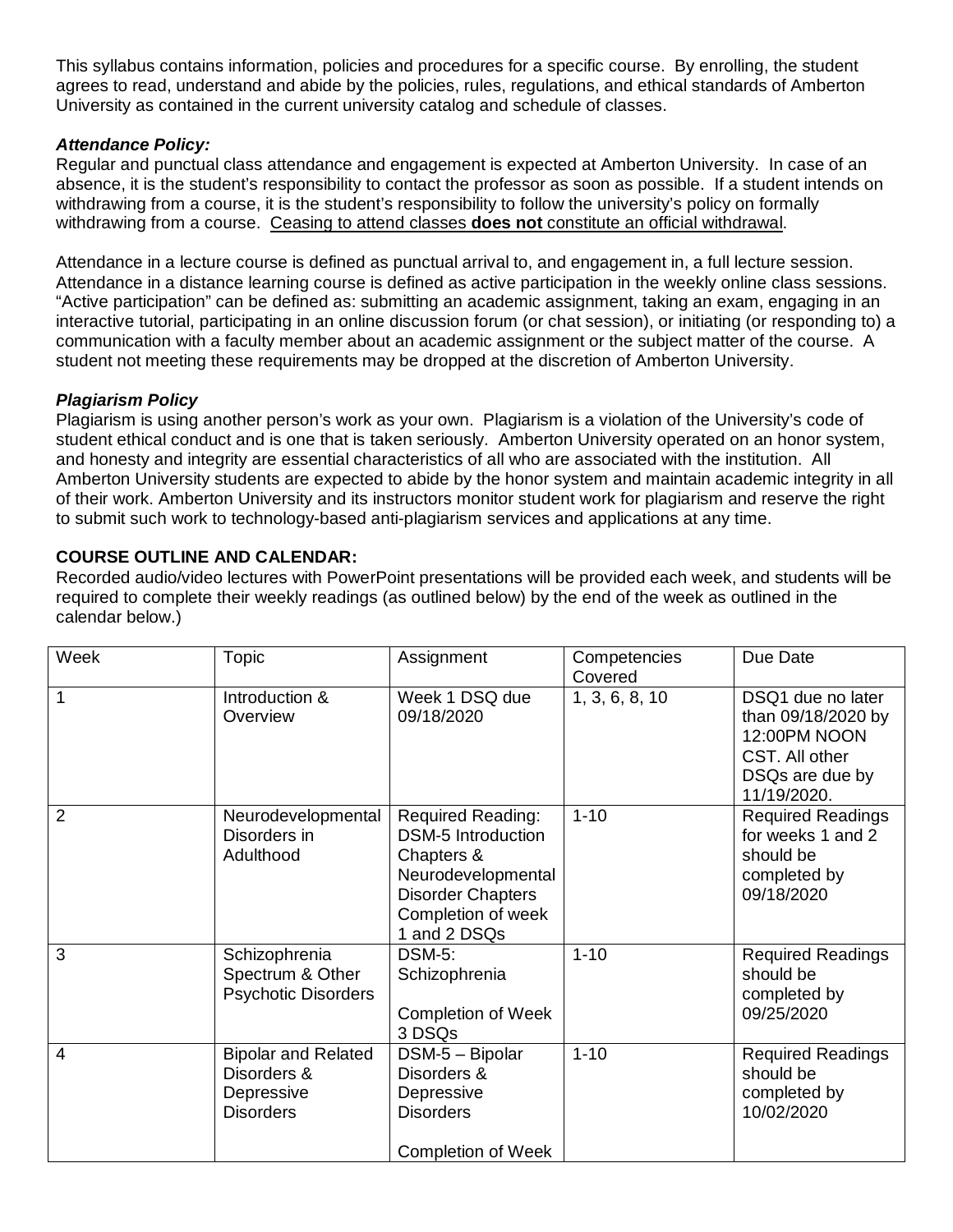|                |                                                                                                                                                       | 4 DSQs                                                                                                                                                                                   |                         |                                                                                                                                                        |
|----------------|-------------------------------------------------------------------------------------------------------------------------------------------------------|------------------------------------------------------------------------------------------------------------------------------------------------------------------------------------------|-------------------------|--------------------------------------------------------------------------------------------------------------------------------------------------------|
| 5              | <b>MID-TERM EXAM</b>                                                                                                                                  | <b>MID-TERM EXAM</b><br>(administered online<br>in Moodle)                                                                                                                               | $1 - 10$                | Mid-Term Exam<br>(multiple choice)<br>opens 10/03/2020<br>12:00PM NOON<br>CST and closes<br>10/10/2020<br>12:00PM NOON<br>CST.                         |
| 6              | Anxiety Disorders,<br>OCD, Substance<br><b>Use Disorders</b>                                                                                          | DSM-5: Anxiety<br>Disorders & OCD /<br><b>Related Disorders /</b><br><b>Substance Use</b><br><b>Disorders</b><br>Case<br>Conceptualization<br>Due<br><b>Completion of Week</b><br>6 DSQs | $1 - 10$                | <b>Required Readings</b><br>should be<br>completed by<br>10/16/2020<br>Case<br>Conceptualization<br>Paper due by<br>10/16/2020<br>12:00PM NOON<br>CST. |
| $\overline{7}$ | Trauma & Stressor-<br><b>Related Disorders &amp;</b><br><b>Dissociative</b><br><b>Disorders</b><br>Somatic Symptom<br>and Related<br><b>Disorders</b> | DSM-5: Trauma,<br>Dissociative, and<br>Somatic Symptom<br><b>Disorder Sections</b><br><b>Completion of Week</b><br>7 DSQs                                                                | $1 - 10$                | <b>Required Readings</b><br>should be<br>completed by<br>10/23/2020                                                                                    |
| 8              | Feeding and Eating<br>Disorders & Sleep-<br><b>Wake Disorders</b>                                                                                     | <b>DSM-5:</b><br>Feeding/Eating<br>Disorders & Sleep<br><b>Disorders</b><br>DSQ8                                                                                                         | $1 - 10$                | <b>Required Readings</b><br>should be<br>completed by<br>10/30/2020                                                                                    |
| 9              | Sexual/Gender<br>Dysfunction,<br>Disruptive & Impulse<br>Control, Personality<br>Disorders, &<br>Neurocognitive<br><b>Disorders</b>                   | <b>DSM-5: Pertinent</b><br>Chapters<br>DSQ9                                                                                                                                              | $1 - 10$                | <b>Required Readings</b><br>should be<br>completed by<br>11/06/2020                                                                                    |
| 10             | Final EXAM                                                                                                                                            | <b>Final Exam</b><br>administered in<br>Moodle                                                                                                                                           | $1 - 10$                | <b>Required Readings</b><br>should be<br>completed by<br>11/13/2020                                                                                    |
| Week           | <b>Topic</b>                                                                                                                                          | Assignment                                                                                                                                                                               | Competencies<br>Covered | Due Date                                                                                                                                               |

# **GRADING CRITERIA:**

Weekly DSQs (2 points per week) = 20 points

Case Conceptualization Paper = 30 points

Mid-Term Exam = 25 Points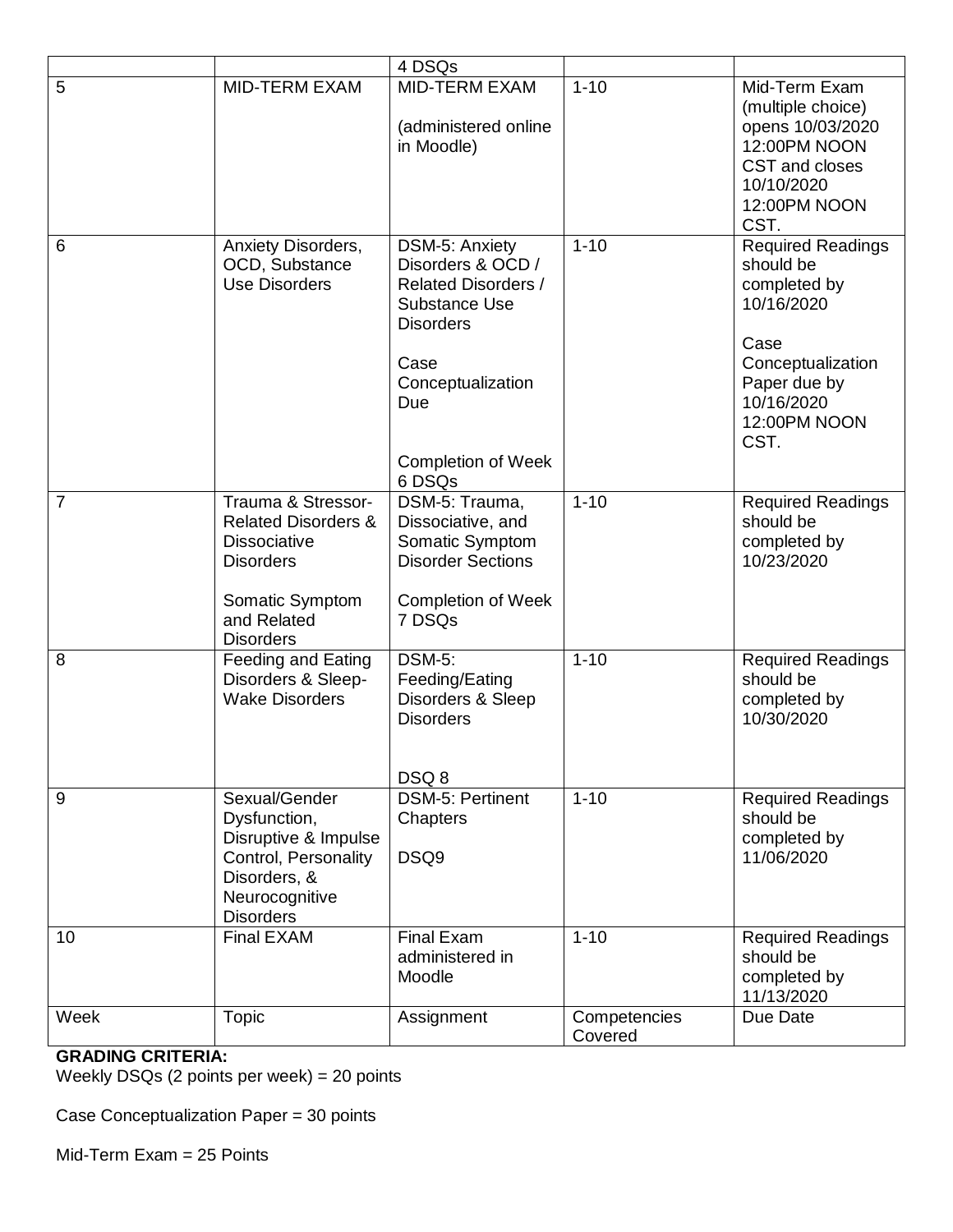Final Exam = 25 Points

Graduate  $92 - 100$  A  $82 - 91$  B  $72 - 81$  C  $62 - 71$  D Below 62 F

## **GRADE NOTIFICATION AND INSTRUCTOR FEEDBACK:**

A successful distance learning experience requires a flow of communication between instructor and student throughout the session. Instructor comments are considered essential to the learning process. Therefore, each assignment/exam submitted will be reviewed, graded and returned to the student in a timely manner along with the appropriate commentary. Students should carefully review all comments.

Final grades are mailed approximately one week after the last day of the session to the student's address of record. Amberton University staff will not post or release grades over the phone. University instructors will not leave a message with comments or grades in any type of media that is not secure.

For questions regarding grades after the semester has ended, students should use their University email account and contact the instructor at the faculty email address as provided above in *Professor Information* area.

#### *Incomplete Grades*

An "I" (incomplete grade) is given at the discretion of the professor and may be given only when an emergency or illness prevents the student from completing course requirements. Should an "I" be granted, the student has 30 days from the end of the session to complete the conditions of the incomplete. An "I" which is not properly removed within 30 days following the session enrolled will become an "F" grade.

#### *How To Withdraw From a Course*

To be official, the class withdrawal must be in writing and signed by the student requesting the withdrawal; no withdrawal is accepted verbally. Please review the "Schedule of Classes" (online or in-print) for procedures for class changes or withdrawals and the refund policy and schedule.

## **COURSE DELIVERY METHODOLOGY:**

This course is offered as a distance-learning course through the Moodle Learning Platform. Amberton's distance learning courses, called e-Courses, are identical to classroom courses in terms of learning outcomes, competencies, and instructor expectations. A student choosing to take an e-Course must have the following skills and technical capabilities:

- 1. Access to the Internet
- 2. General knowledge in: Internet browser settings and configuration e-mail and file attachments Uploading and downloading files Using a word processing package
- 3. Ability to conduct on-line research

Students who have not mastered these skills should not enroll for this course, but should consider enrolling in MIS2110 Computer Concepts and Internet Technologies for instruction in these areas.

## **HOW TO ACCESS YOUR COURSE:**

# *Through the Amberton University Student Portal*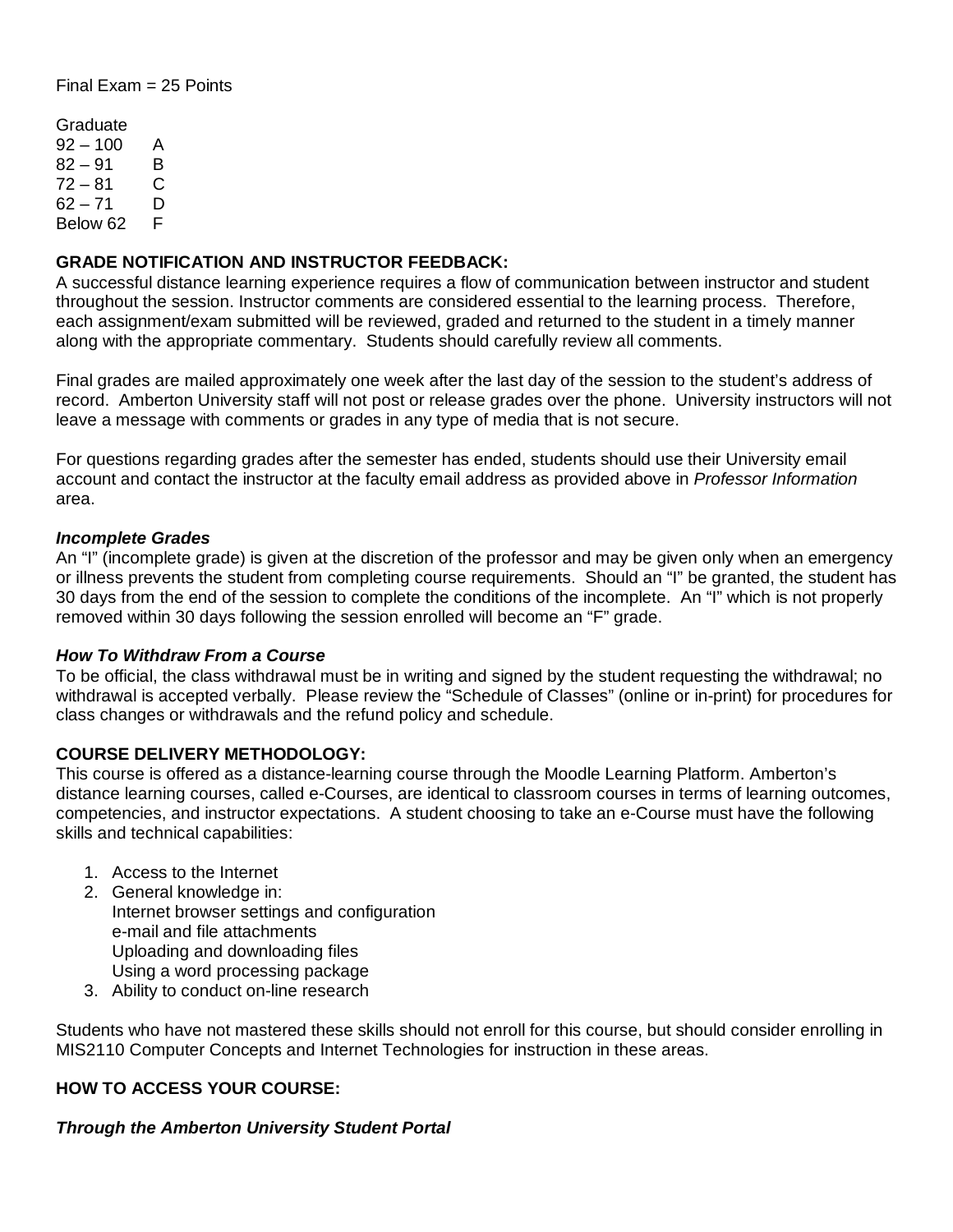Students enrolled in distance learning courses using the Moodle Learning Platform may access the course through the Amberton University Student Portal. The site may be accessed through the University's main page (http://www.Amberton.edu) or at http://apps.Amberton.edu. After selecting the "Student Portal" link, you will be prompted for a Username and Password.

Use your assigned **username and password** (AUID) as described below to enter the AU Student Portal:

**Username** = your capitalized firstname **initial**+lastname+last 3 digits of your SSN.

\* Use your name exactly as it is listed on the University's records, including any suffixes or hyphenations, such as Jr, Sr, or II, as a part of your username.

For example: James Jones, Jr. SSN: 123-45-6789 Username: JJonesJr789

**Password** = your Amberton University ID# (AUID) **including the dashes**

For example: 04-999-999

Once your login has been validated, you may select from a variety of menu options, including your individual E-Course, email account, Remote Research, General Tools, all Syllabi, Research Tutorials and Electronic Instructor Folders (FTP).

If you are accessing the Student Portal from a public or shared computer, close the browser completely when finished, or click on the Logout button. For security purposes, no other person should have access to your Username or Password. If you feel your information has been compromised or if you experience technical difficulties, contact the e-course system administrator at: e-sysop@amberton.edu

If you have lost or do not know your Amberton ID#, please contact the Student Services Office 972/279-6511 or advisor@Amberton.edu for a replacement AUID card. You must know your Amberton ID# to gain access to the course and to send email to your professor.

## *Through the Amberton University Moodle Website*

Students enrolled in distance learning courses using the Moodle Learning Platform may also access the course by going to: http://moodle.Amberton.edu

For those utilizing Moodle for the first time, the **username and password** for the Moodle Learning Platform will be emailed to the student's University email account prior to the start of the course. For those returning to Moodle who do not remember their username and password, click on the link "*Forgotten your username or password*" available on the Moodle log in page (http://moodle.Amberton.edu). Otherwise use the same username and password as previous session.

## **Moodle Tutorial:**

Upon successful log in and access to the Moodle learning platform, there is a *Student Moodle Tutorials* course available, to learn about the basics of Moodle. Simply click on the link for the *Student Moodle Tutorials* and read through the various learning topics: Navigating; Communicating; Assignments & Exams; Grades; and Student Resources.

## **COURSE COMMUNICATIONS:**

Students will communicate with faculty through the Moodle Learning Platform or the Amberton University email system.

Each student enrolled is assigned an Amberton email account, which gives the student access to the Amberton email system (my.Amberton.edu). This email account is provided by Google Apps for Education. Students are encouraged to check their email regularly for University news, notices, and to communicate with instructors.

The student's assigned email address would be Username@my.Amberton.edu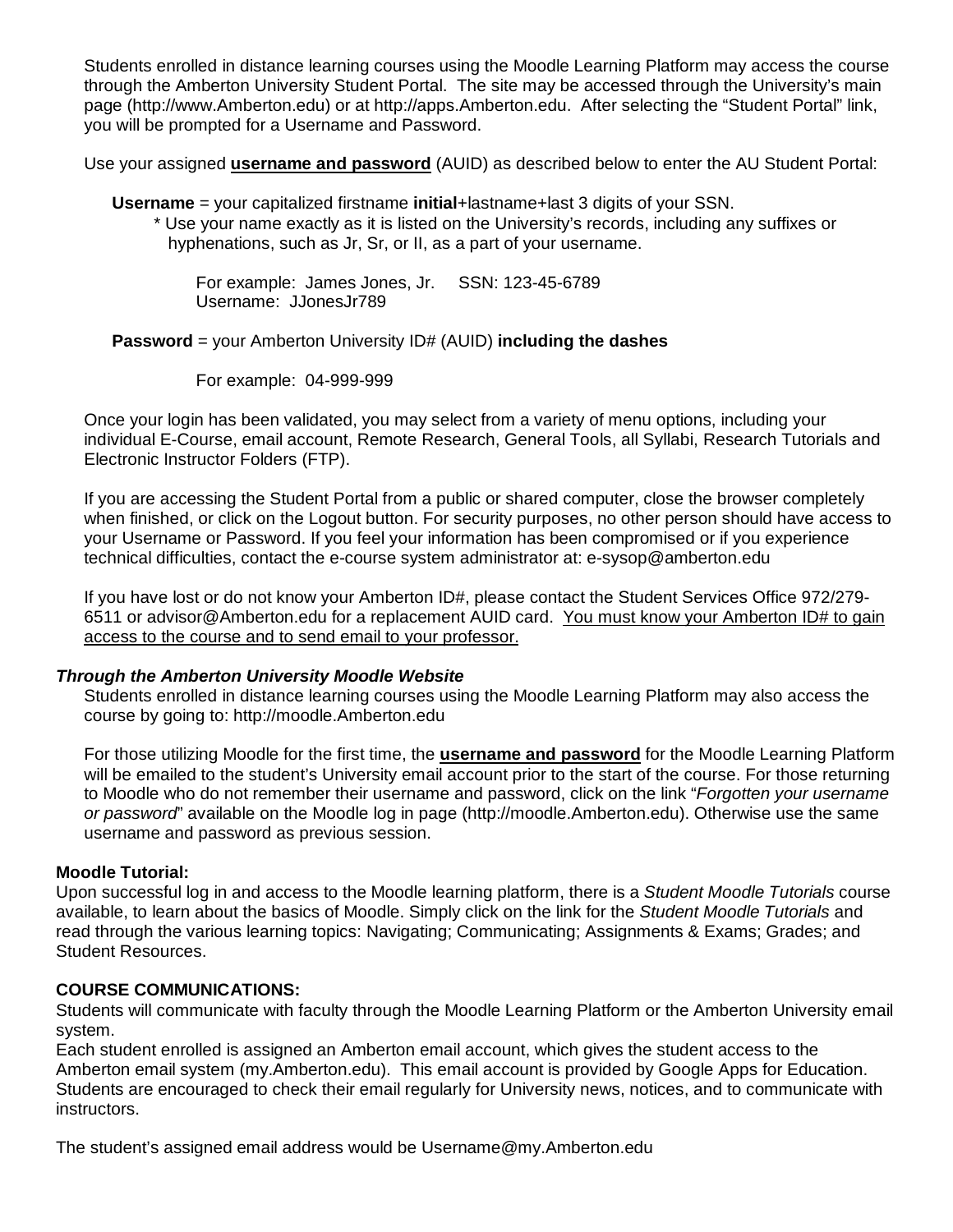Example: LJones-Smith789@my.Amberton.edu

The student Username is determined by:

firstname initial+lastname+last 3 digits of student ssn.

For example: Linda Jones-Smith SSN: 123-45-6789 Email Address = LJones-Smith789@my.Amberton.edu

Students will be prompted for a Username and Password when accessing their email account. Use the Username portion of the email address as the username (Example: LJones-Smith789) and your Amberton ID# (including the dashes) as the password.

If you already have a Google gmail account, you might be prompted to add this account to your current account. Click 'Yes' and you will be logged into your my.Amberton.edu email account. It will be a separate email account from your personal gmail account.

If you need assistance with your email account, please visit https://support.google.com/mail

## **Students are responsible for reviewing the "Communication Guidelines" provided on the individual E-Course for specific instructor requirements.**

Upon completion of a session, all communication and course specific information is removed from the Moodle system. If a student needs to maintain a record of communications or assignments, the student is strongly encouraged to print out or download these items to a disk for their own records.

## **FORMAT AND SUBMISSION OF ASSIGNMENTS:**

Assignments are to be submitted to the appropriate assignment Drop Box in the Moodle system. Specific directions and guidelines for submission of assignments are located on-line in the "Communication Guidelines" of the e-course. Due to compatibility issues, Office 2007 files cannot be read by earlier versions of Microsoft Office. Before submitting an exercise file, confirm the file is in the proper format for grading by the instructor.

## **INSTRUCTOR/COURSE EVALUATION:**

Each session, all Amberton students are provided with the opportunity to evaluate their courses and instructors. The evaluation process is an important one and provides students with an anonymous and confidential way to give meaningful feedback to the University. Summary information and comments are provided to faculty after the close of the session. All information provided is anonymous.

The Instructor/Course Evaluation will be open for completion during week 9 of the session. An evaluation assignment will be placed in week 9 of the Moodle course, along with the instructions on how to complete the evaluation. Prior to week 9, the University will send out an email containing instructions and dates for the evaluation period.

## **ACADEMIC HONESTY/PLAGIARISM:**

Plagiarism is the presentation of someone else's information as though it were your own. If you use another person's words, ideas or information, or if you use material from a source – whether a book, magazine, newspaper, business publication, broadcast, speech, or electronic media – you must acknowledge the source. Failure to do so violates Amberton University's ethics policy.

## **RESEARCH RESOURCES:**

The student is encouraged to use the Amberton Electronic Library as a research resource for this course. The Electronic Library provides access to full-text and abstract articles as well as links to a variety of remote research tools. Students can search Amberton Library Resource Center holdings through the on-line public access circulation system. The physical library contains a specialized collection of research materials specifically chosen to support the degrees and courses offered at Amberton. Interlibrary loan and document